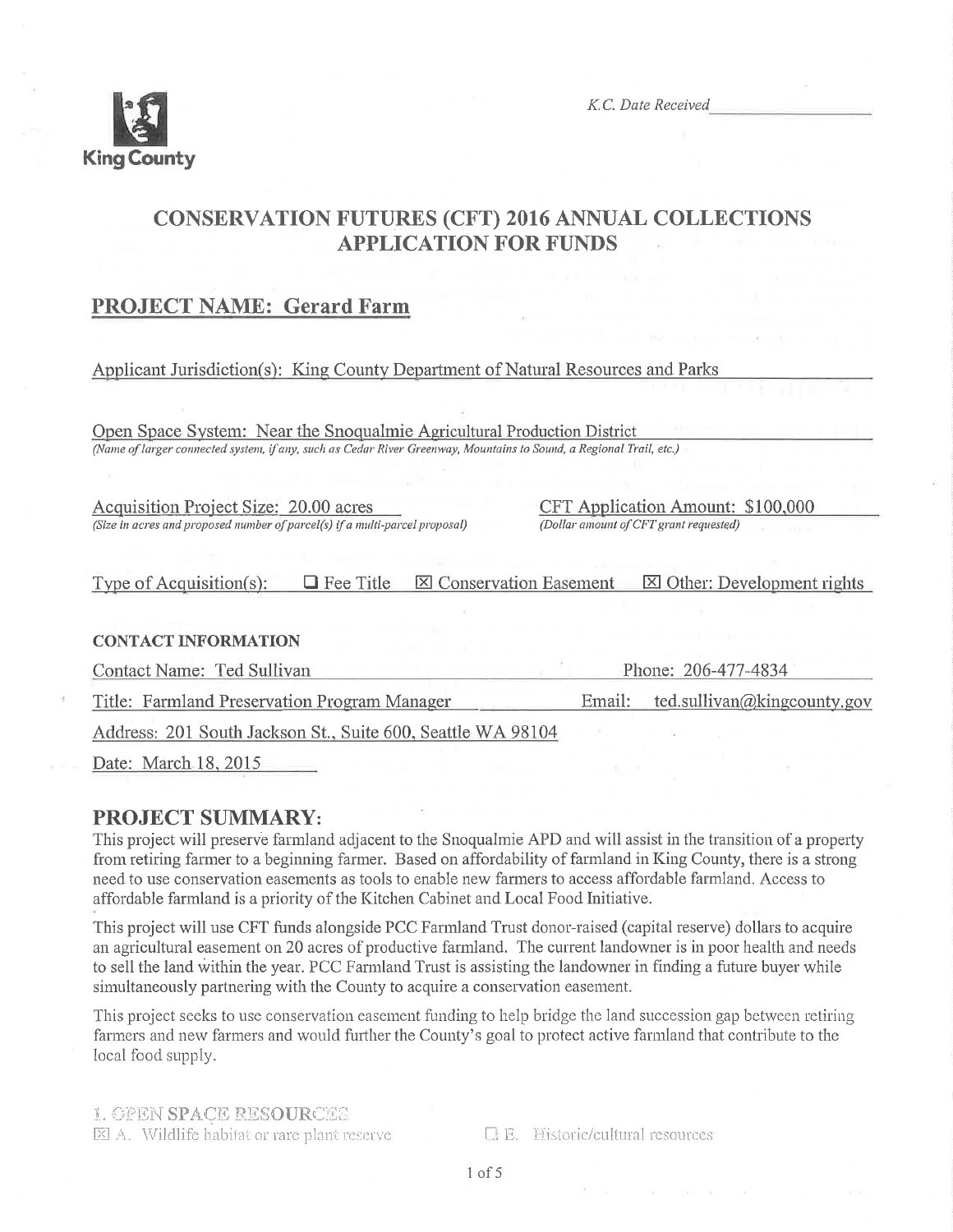- □B. Salmon habitat and aquatic resources
- **Q** C. Scenic resources
- $\Box$  D. Community separator
- $\Box$  F. Urban passive-use natural area/greenbelt
- $\Box$  G. Park/open space or natural corridor addition
- X H. Passive recreation opportunity/unmet needs

Wildlife habitat or rare plant reserve: The wooded area of the property provides a buffer to the steep slopes below as well as the neighboring residential properties. The habitat benefit of this farm is primarily for birds, including the pileated woodpecker, and small wildlife migration corridors.

Passive Recreation opportunity/unmet needs: The farm is located in an area mapped by the Natural Resources Conservation Service (NRCS) as farmland of statewide importance (tokul gravelly medial loam). A successful farmland easement that limits non-tillable acreage would prevent the loss of this valuable soil. Additionally, and as a minor contribution to open space resources, the partner organization, PCC Farmland Trust, engages the public through quarterly on-farm educational events and farm tours to educate the local community about the importance of preserving farmland on the urban fringe.

### 2. ADDITIONAL FACTORS

- $\boxtimes$  A. Educational/interpretive opportunity
- [X] B. Threat of loss of open space resources
- [⊠ C. Ownership complexity/willing seller(s)/ownership interest proposed
- $\boxtimes$  D. Partnerships Describe any public or private partnerships that will enhance this project
- $\square$  E. Is the property identified in an adopted park, open space, comprehensive, or community plan?
- **Q** F. Transferable Development Credits (TDC) participation

Educational/interpretive opportunity: The partner organization, PCC Farmland Trust, engages the public through quarterly on-farm educational events and farm tours to educate the local community about the importance of preserving farmland on the urban fringe.

Threat of loss of farmland resources: In 1959, there were approximately 100,000 acres of prime farmland in King County; however, by the late 1970's approximately half of these acres had been permanently converted to other uses. The inception of the Farmland Preservation Program (FPP) in 1979 and the implementation of a variety of County policies and initiatives since then have helped to greatly reduce the loss of farmland. However, by current estimates, the original 100,000 acres of prime farmland that existed in 1959 are now reduced to approximately 41,000 acres. Most of these prime farmlands are within the designated Agricultural Production Districts (APDs), but many, such as this farm, are outside of this resource protection designation. Purchasing the development rights allows the County to place covenants on the property which limit it to agriculture and open space uses. It also removes the property's speculative value, thereby helping to ensure that the property will remain affordable and thus available for agriculture or open space uses.

Ownership complexity/willing seller(s)/ownership interest proposed: The current landowner is in poor health and needs to sell the land within the year. PCC Farmland Trust is assisting the landowner in finding a future buyer while simultaneously partnering with the County to acquire a conservation easement, which would help lower the cost of acquisition.

Partnerships: This project was brought to the attention of the County's Farmland Preservation Program staff by PCC Farmland Trust. Similar to the Jubilee Farm easement project, the County and PCC will cooperate on the development of a farmland easement and removal of a development right to protect the farm perpetually. PCC Farmland Trust will contribute a portion the CFT match; they are actively searching for additional match dollars.

## 3. STEWARDSHIP AND MAINTENANCE

How will the property be stewarded and maintained? Does the property lend itself to volunteer stewardship opportunities? How will ongoing stewardship and maintenance efforts be funded?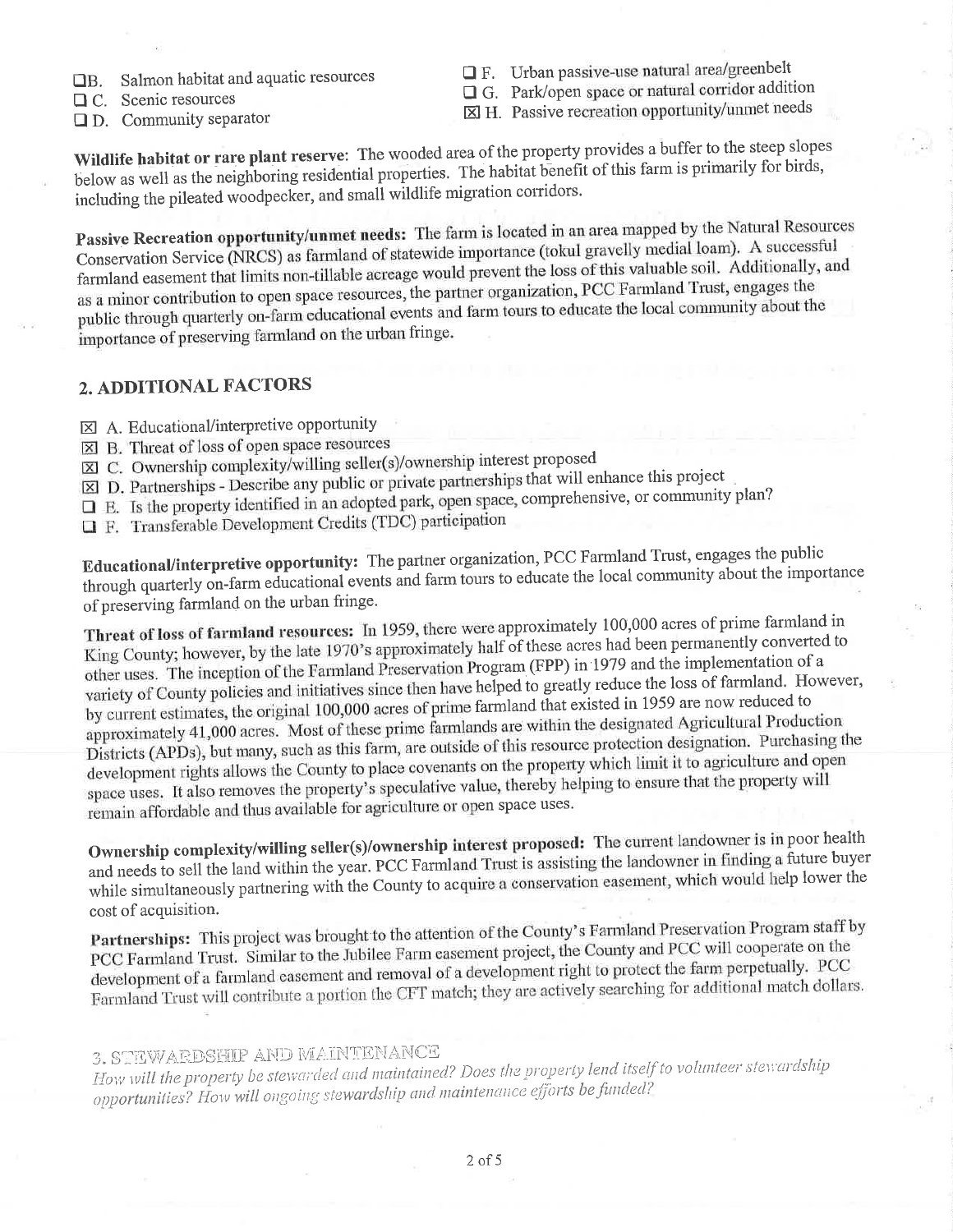Although the development rights are formally removed from a property, the remaining property interests are privately owned. FPP staff regularly monitors the properties to ensure that the owners are aware of the restrictive covenants that are on their property and are complying with them. Monitoring activities include site visits and meeting with the property owner as well as routinely driving by properties and checking aerial photographs of preserved properties. Site visits and meetings with property owners are generally done once every one to three years unless a situation warrants more frequent visits. If a covenant violation is noted, staff informs the owner of the violation and work with them to resolve it. If such means of resolving a violation are unsuccessful, the County has the option of resolving it through litigation.

Funding for staff to monitor FPP properties and perform other program management activities is included as an expense item in the County's annual budget.

### 4. PROJECT BUDGET

| $^{\circ}$ 1) TOTAL CFT APPLICATION AMOUNT $^a$ | CFT: \$100,000  |
|-------------------------------------------------|-----------------|
| 2) TOTAL PEL APPLICATION AMOUNT <sup>6</sup>    | <b>PEL: \$0</b> |

 $^a$ Allowable CFT acquisition costs (Ordinance 14714): The disbursement of funds shall be made only for capital project expenditures that include costs of acquiring real property, including interests in real property, and the following costs: the cost of related relocation of eligible occupants, cost of appraisal, cost of appraisal review, costs of title insurance, closing costs, pro rata real estate taxes, recording fees, compensating tax, hazardous waste substances reports, directly related staff costs and related legal and administrative costs, but shall not include the cost of preparing applications for conservation futures funds.<br><sup>b</sup>King County projects only, if applicable.

#### Estimation of property value:

Briefly note how land values have been estimated (i.e., appraisal, property tax assessment, asking price, letter of value or other means).

This cost estimate is based on the estimated purchase price of a farmland easement and one development right for land outside of the floodplain located in the Rural Area zoning (R410). A formal appraisal will determined the "before" value of the property and the "after" value based on the easement language and the removal of the development right. The value of the easement and development right is the difference between the "before" and "after" values and provided the basis for the estimate shown below.

| <b>PROJECT COSTS</b>                                   | <b>ESTIMATED DOLLAR AMOUNT OR RANGE</b> |
|--------------------------------------------------------|-----------------------------------------|
| Total property interest value                          | \$200,000                               |
| Title and appraisal work                               | \$10,000                                |
| Closing, fees, taxes                                   | \$3,000                                 |
| Relocation                                             | \$0                                     |
| Hazardous waste reports                                |                                         |
| Directly related staff, administration and legal costs | \$5,000                                 |
| <b>Total Project Costs (CFT and other funds)</b>       | \$218,000                               |

| <b>MATCHING FUNDS: Existing Sources</b><br>(CFT can only provide a maximum of 50% of anticipated<br>project costs) | <b>DATE</b><br>(Expended or Committed) | <b>DOLLAR AMOUNT</b><br>(Expended or Committed) |
|--------------------------------------------------------------------------------------------------------------------|----------------------------------------|-------------------------------------------------|
| PCC Farmland Trust                                                                                                 | Current                                | \$50,000                                        |
|                                                                                                                    |                                        |                                                 |
| Total CFT Funds Previously Received<br>This Project                                                                | SG                                     |                                                 |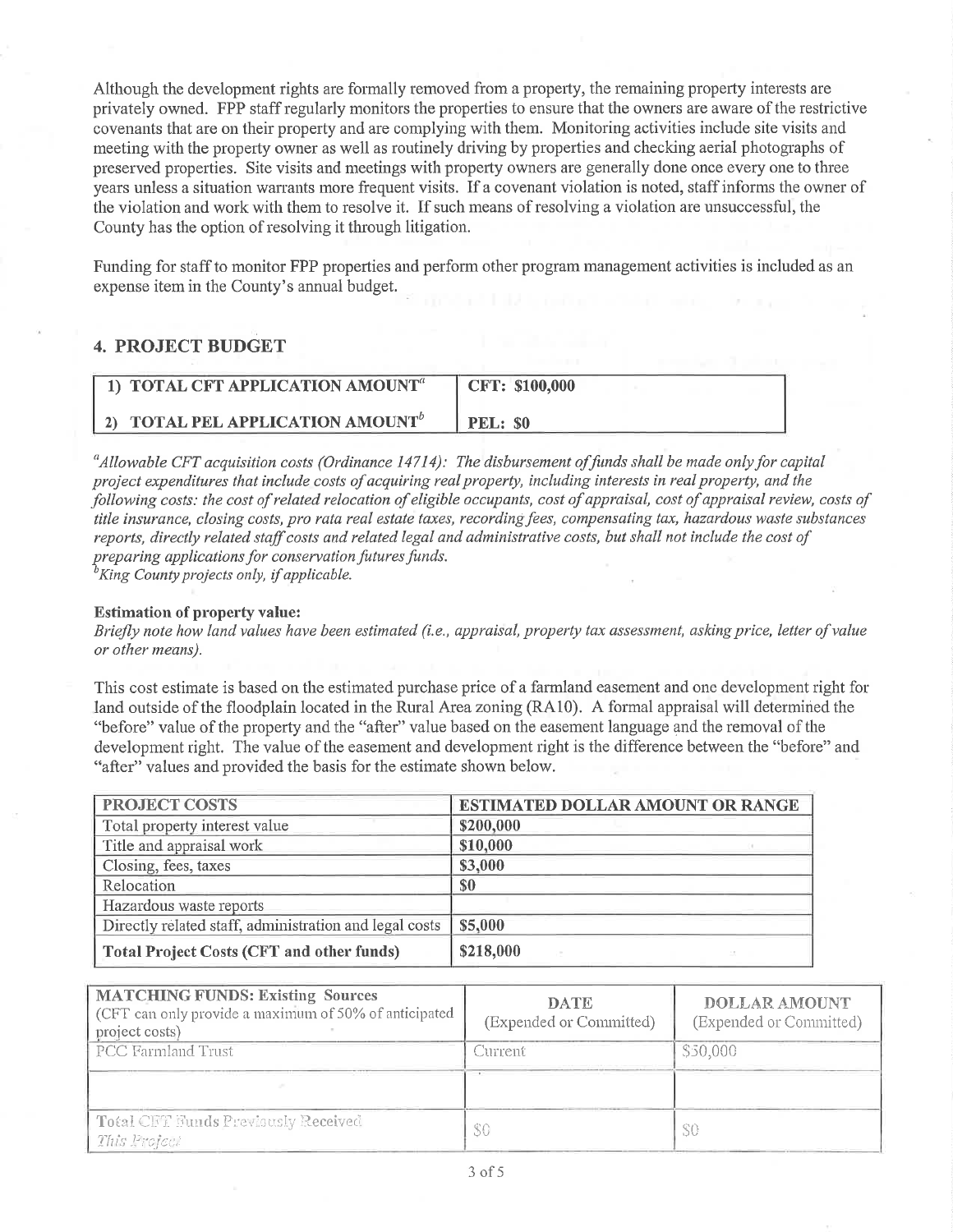| <b>Total Matching Funds and Past CFT Funds</b><br><b>Currently Identified</b> | \$0                             | \$0      |
|-------------------------------------------------------------------------------|---------------------------------|----------|
| Unidentified Remaining Match Need                                             | By end of 2015 or early<br>2016 | \$50,000 |

Unidentified remaining match need: What funds are anticipated and what is the time frame?

Please briefly discuss how the unidentified remaining match need above will be met.

PCC Farmland Trust is pursuing other funding sources, such as NRCS, to match their contribution. It is anticipated that additional funding should be available before the end of 2016.

### 5. IN-KIND CONTRIBUTIONS FROM PARTNERSHIPS

| <b>Brief Activity Description</b> | <b>Dollar Value of</b><br>In-kind<br><b>Contribution</b> | <b>Status</b><br>(Completed or Proposed) | <b>Activity Date Range</b><br>(Completion Date or Proposed<br>Completion Date) |
|-----------------------------------|----------------------------------------------------------|------------------------------------------|--------------------------------------------------------------------------------|
| none                              |                                                          |                                          |                                                                                |
| <b>TOTAL</b>                      | Not applicable                                           |                                          |                                                                                |

# 6. ATTACHED MAPS (*Two maps are now required: 1) site map and 2) general location map; you* may also include one additional map, aerial photo or site photo)

 $8\frac{1}{2} \times 11$ " maps are preferred, but  $11 \times 17$ " is acceptable if folded and hole-punched for insertion into a three-ring binder.

Site Map that shows the following:

- Each parcel proposed for acquisition in yellow or distinct shading and an indication of any parcel proposed for less than fee simple acquisition, such as a conservation easement;
- Location of any proposed development to the site such as parking, trails or other facilities;
- Location of any proposed site restoration;
- Existing adjacent public (local, state or federal) parks or open spaces labeled and shown in dark green or distinct shading.

Location Map that shows the following:

- Other permanently protected open spaces (private, non profit, institutional, etc.) shown in light green or distinct shading;  $\bullet$
- Major water courses such as creeks, rivers, lakes or wetlands;  $\bullet$
- Major roads, arterial roads or regional trails.
- Map scale: This map should show approximately a ten-mile radius around the proposed acquisition(s).  $\bullet$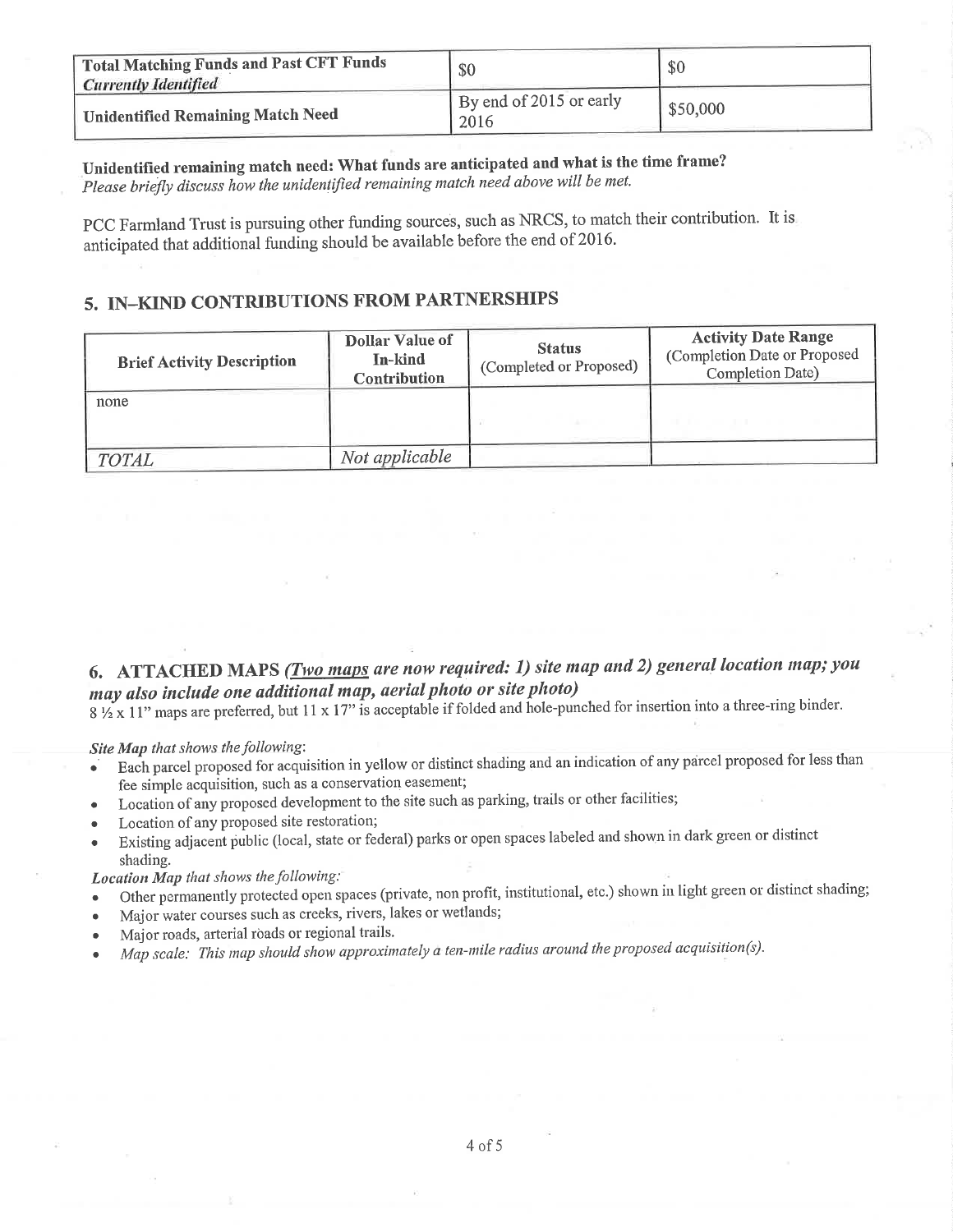